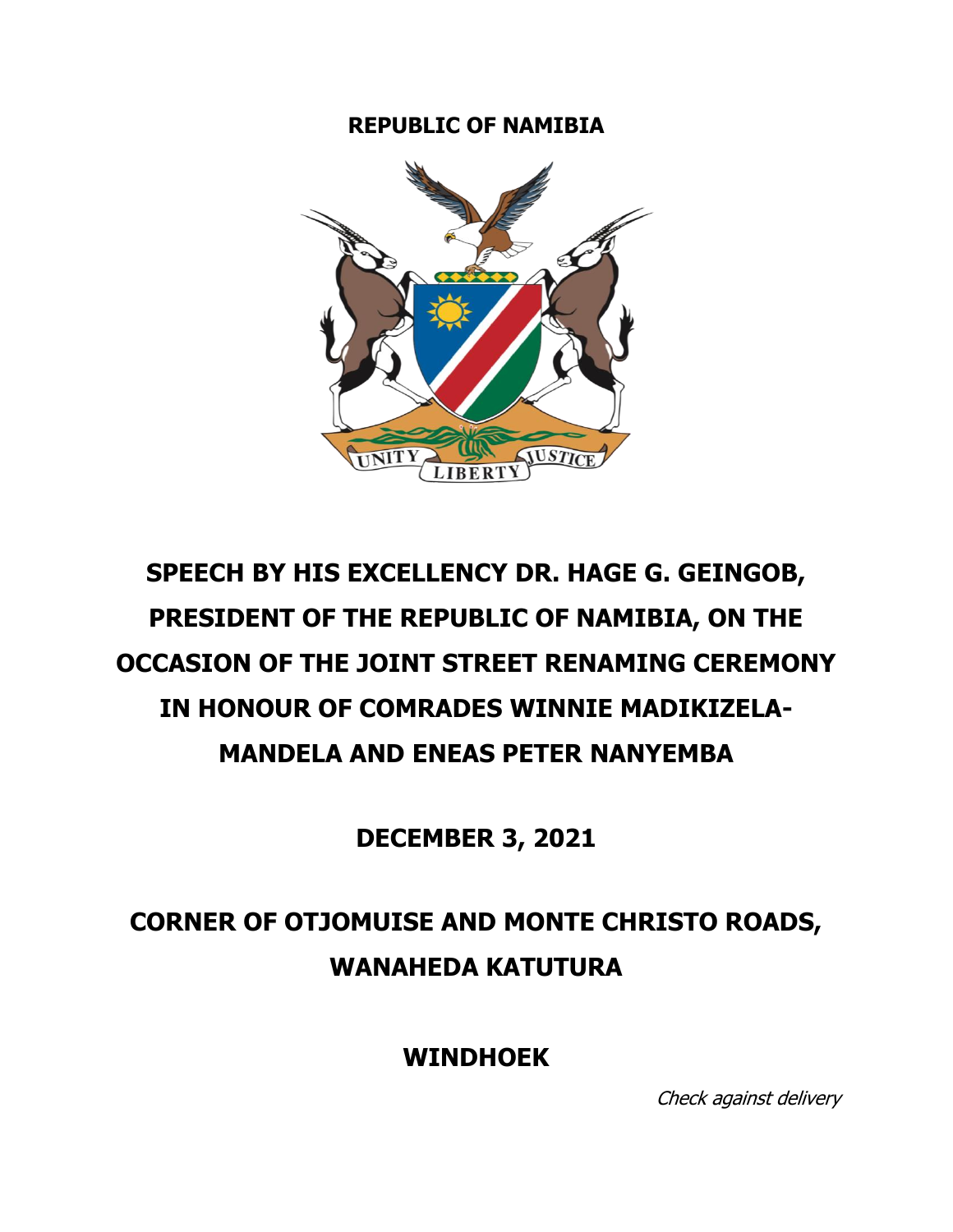**Director of ceremonies – Mr. Mujiwa George Mayumbelo;**

**Family representatives of the Madikizela-Mandela and Nanyemba families:**

- **Her Royal Highness, Princess Zaziwe Manaway;**
- **Mrs. Mathilde Namupa Shinana;**

**Honourable Members of Parliament present; Honourable Laura McLeod-Katjirua, Governor of the Khomas Region;**

**Members of the Diplomatic Corps;**

**Your Worship Cllr. Sade Gawanas, Mayor of the** 

**City of Windhoek;**

**Honourable Regional and Local Authority** 

**Councilors Present;**

**Distinguished Invited Guests;**

**Members of the Media;** 

**Ladies and Gentlemen;**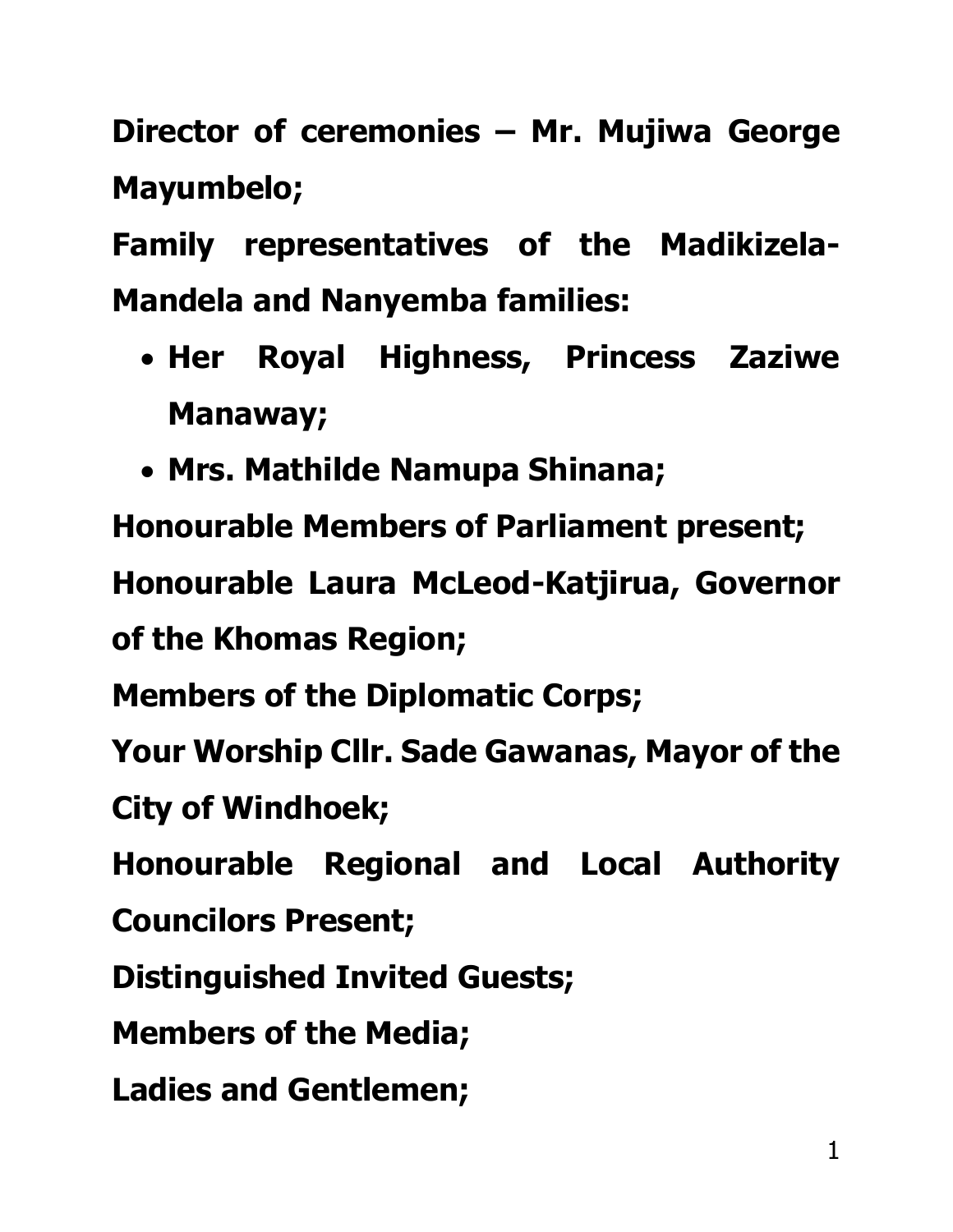- **1. It is my distinct pleasure to welcome you to this momentous day, in honour of two of our region's foremost heroes of the Liberation Struggle; our brave Comrade Winnie Madikizela-Mandela and our gallant, Comrade Eneas Peter Nanyemba.**
- **2. The first Prime Minister of the Republic of Congo, Patrice Émery Lumumba, captured the essence of African independence when he stated, "The day will come when history will speak. But it will not be the history which will be taught in Brussels, Paris, Washington or the United Nations. Africa will write its own history and in both north and south, it will be a history of glory and dignity."**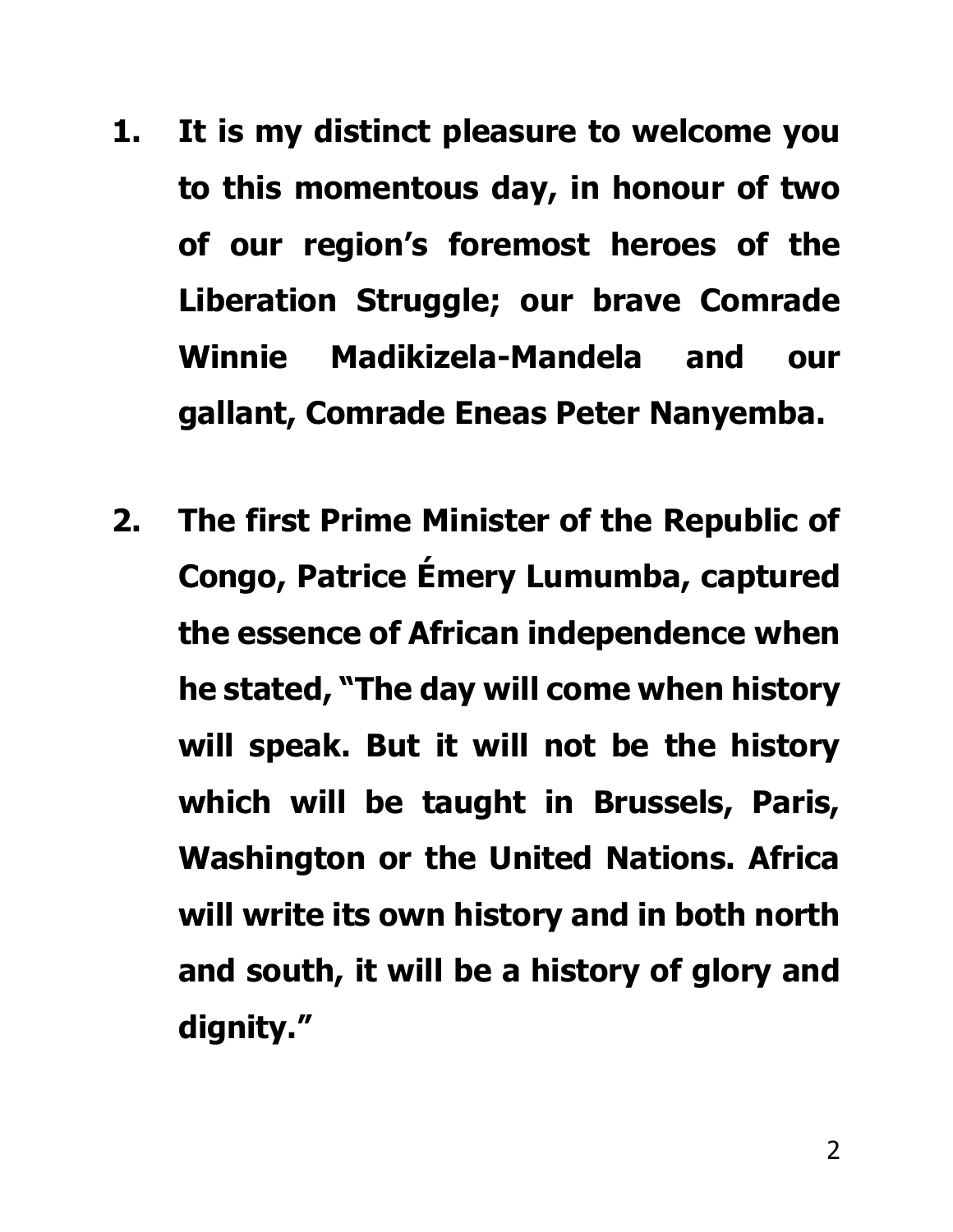- **3. Today, through this solemn ceremony, as Namibians, as South Africans and Africans at large, we are writing a piece of our own history, which is a history of glory and dignity, encapsulated by these two heroic luminaries whose legendary feats will reverberate throughout the ages.**
- **4. Our gathering here today is not only to reflect upon and honour these patriots who so aptly represent the heroism and sacrifice of our struggle for independence but it is also to ensure that these two streets of our capital city remind us of their exploits, which have contributed to the birth of the Republic of Namibia and the emergence of a liberated Democratic Republic of South Africa.**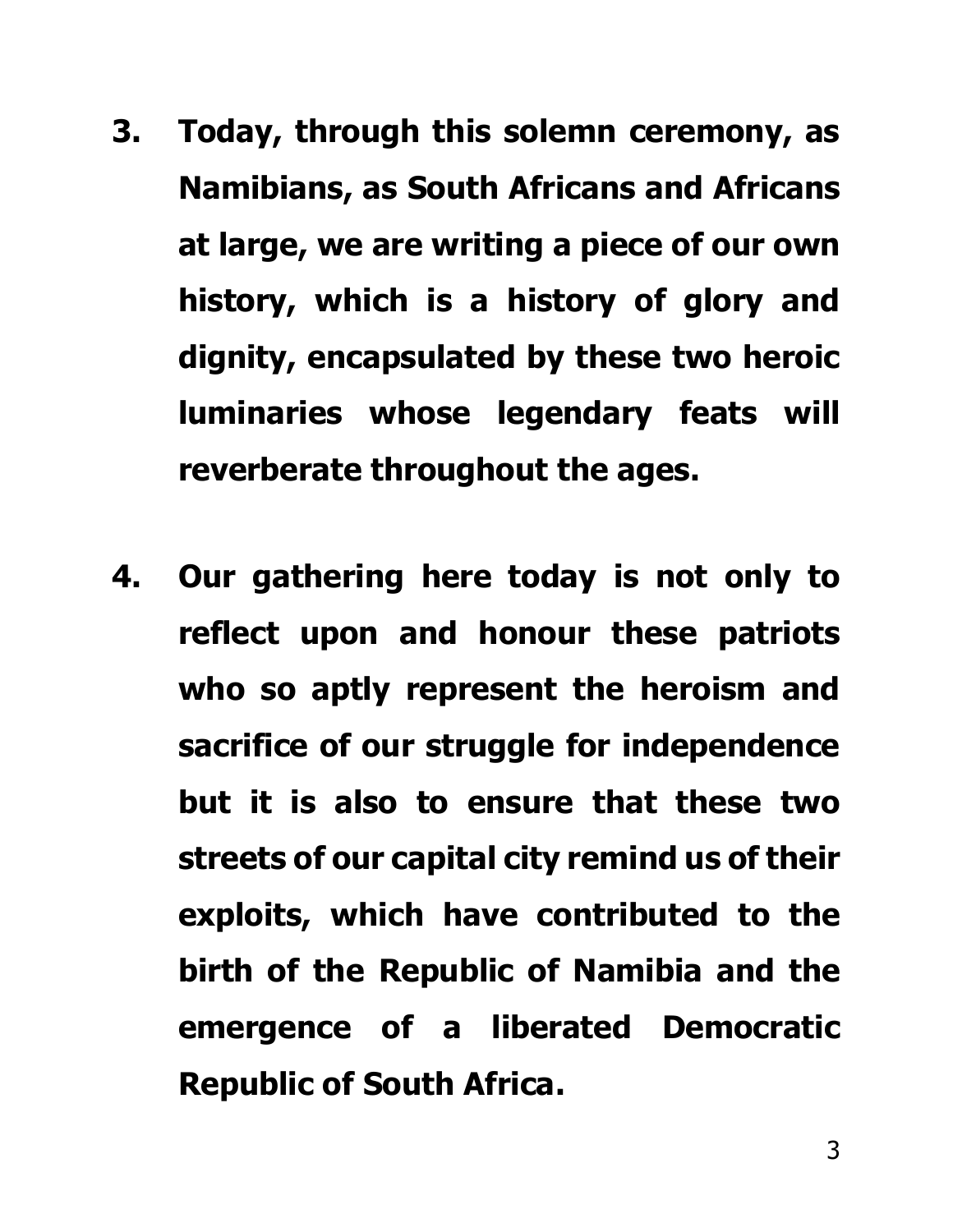**5. The late Comrade Winnie Madikizela Mandela is a liberation icon who was a symbol of hope, not only to the struggling masses of South Africa but also to the oppressed people of Namibia during the dark and bitter days of our struggle against Apartheid colonialism. Considered as the Mother of the Nation, Comrade Winnie, due to her admirable bravery, fiery passion and staunch resistance against the South African apartheid regime, faced detention, harassment and physical threats at the hands of state security forces. However, she never wavered. Her meritorious service to the people of South Africa and Africa at large has cemented her**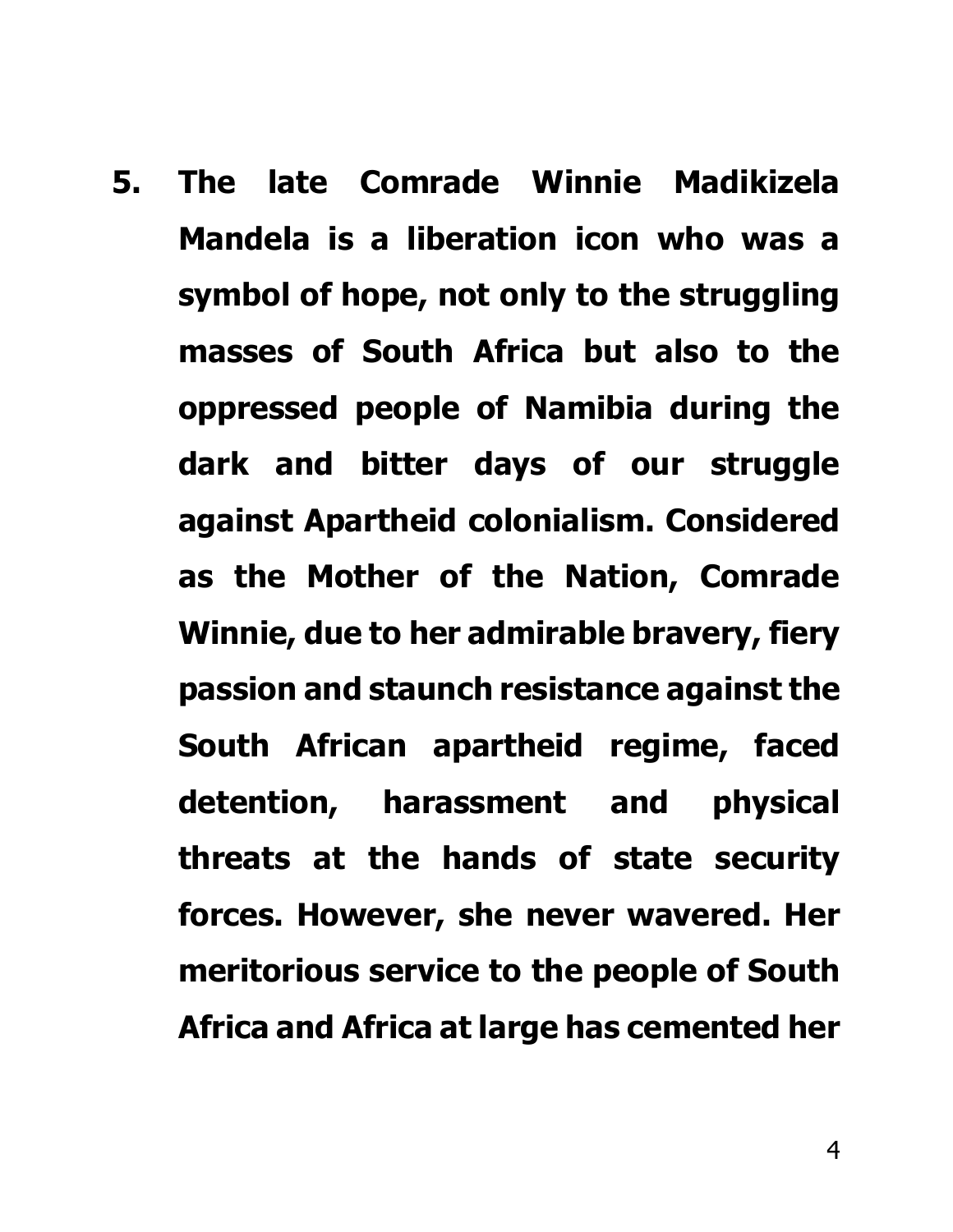## **legacy on the continent as a symbol of African pride, strength and independence.**

**6. What distinguished her from her peers was that Comrade Winnie never elevated herself above the people. In her own words, she said "I am the product of the masses of my country and the product of my enemy". She remained rooted to the people of South Africa, even when she assumed higher responsibilities. Despite the hardships of the struggle, she emerged ever defiant and brimming with more determination to bring about change in the lives of her brothers and sisters, Sons and daughters.**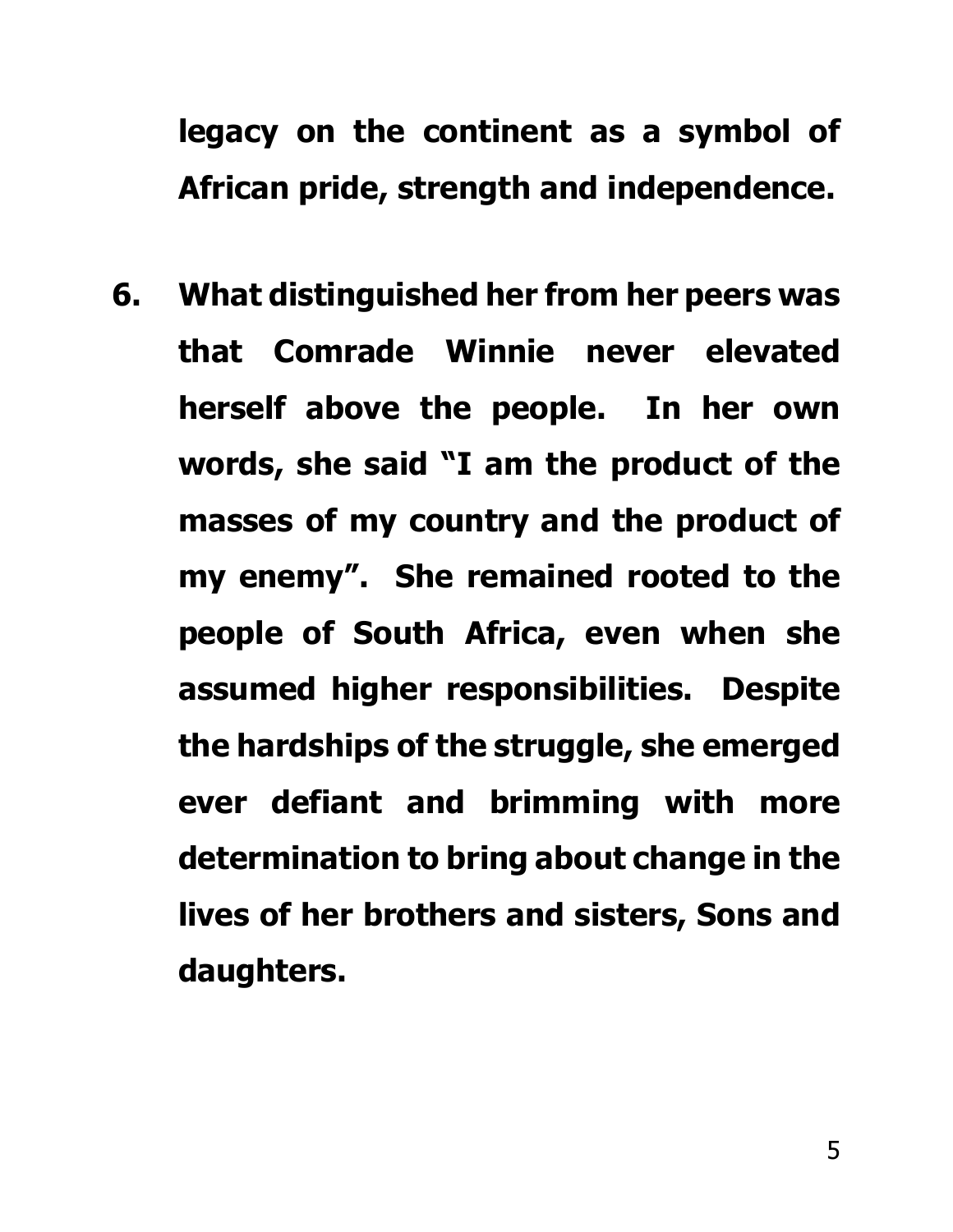**7. I am therfore honoured to announce that in addition to this street renaming, I will, on December 15, 2021, be awarding this outstanding patriot and mother of our continent with The Most Brilliant Order of the Sun, First Class at the Conferment of National Honours Ceremony in recognition of her invaluable contributions to the liberation of Namibia and South Africa.**

**Ladies and Gentlemen,**

**8. Comrade Peter Nanyemba, a highly venerated icon of the Namibian Liberation struggle was a SWAPO diplomat and later the commander of the People's Liberation Army of Namibia (PLAN), who was also elected as the party Secretary of Defence.**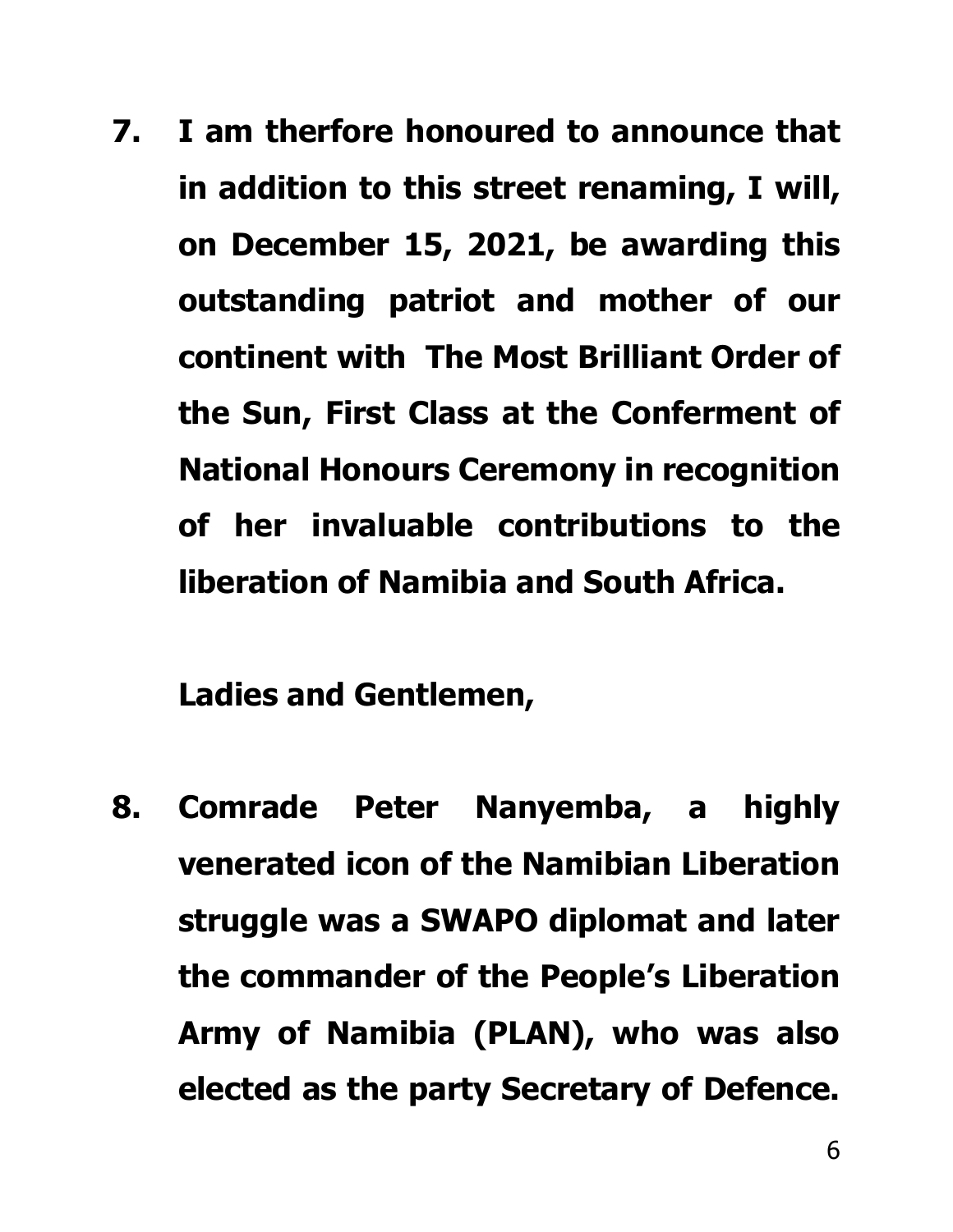**Comrade Nanyemba played an instrumental role in organizing PLAN at the early stages of the war of independence. Leading from the front, he did not harbor illusions on the gravity and sacrifices of war when he described what lay ahead for those who had taken up arms to fight for freedom, by stating, "We shall have to cross many rivers of blood before we can achieve our freedom."** 

**9. Indeed, the rivers of blood engulfed many of our heroes and heroines. Many of them, like Comrade Nanyemba, never had the privilege of setting foot on the soil of an independent Namibia but like the prophet Moses, thousands of years before them, their steadfastness, bravery and**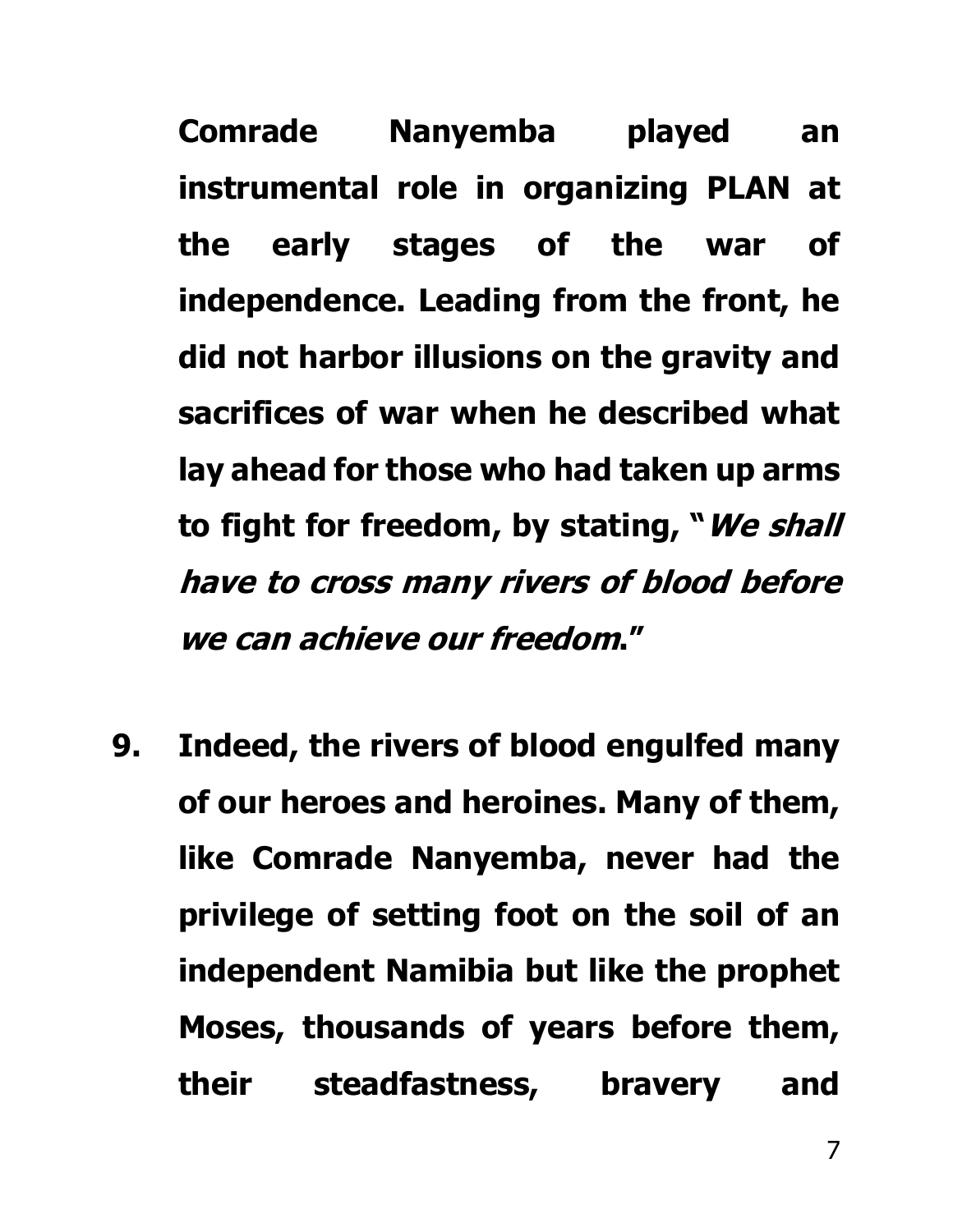**determination opened up the gates towards the Promised Land so that others could enjoy the fruits of the struggle. Today, we can stand on the streets of our capital city as free people, thanks in part to valiant patriots like Comrade Peter Nanyemba.**

- **10. From tomorrow, when young people inquire about who these streets are named after, they will be told of two icons who sacrificed their lives for the freedom of their countries and people. These were two ordinary individuals who in their lifetimes, managed to achieve extraordinary feats.**
- **11. As we strive to bring about economic emancipation in the Second Phase of the**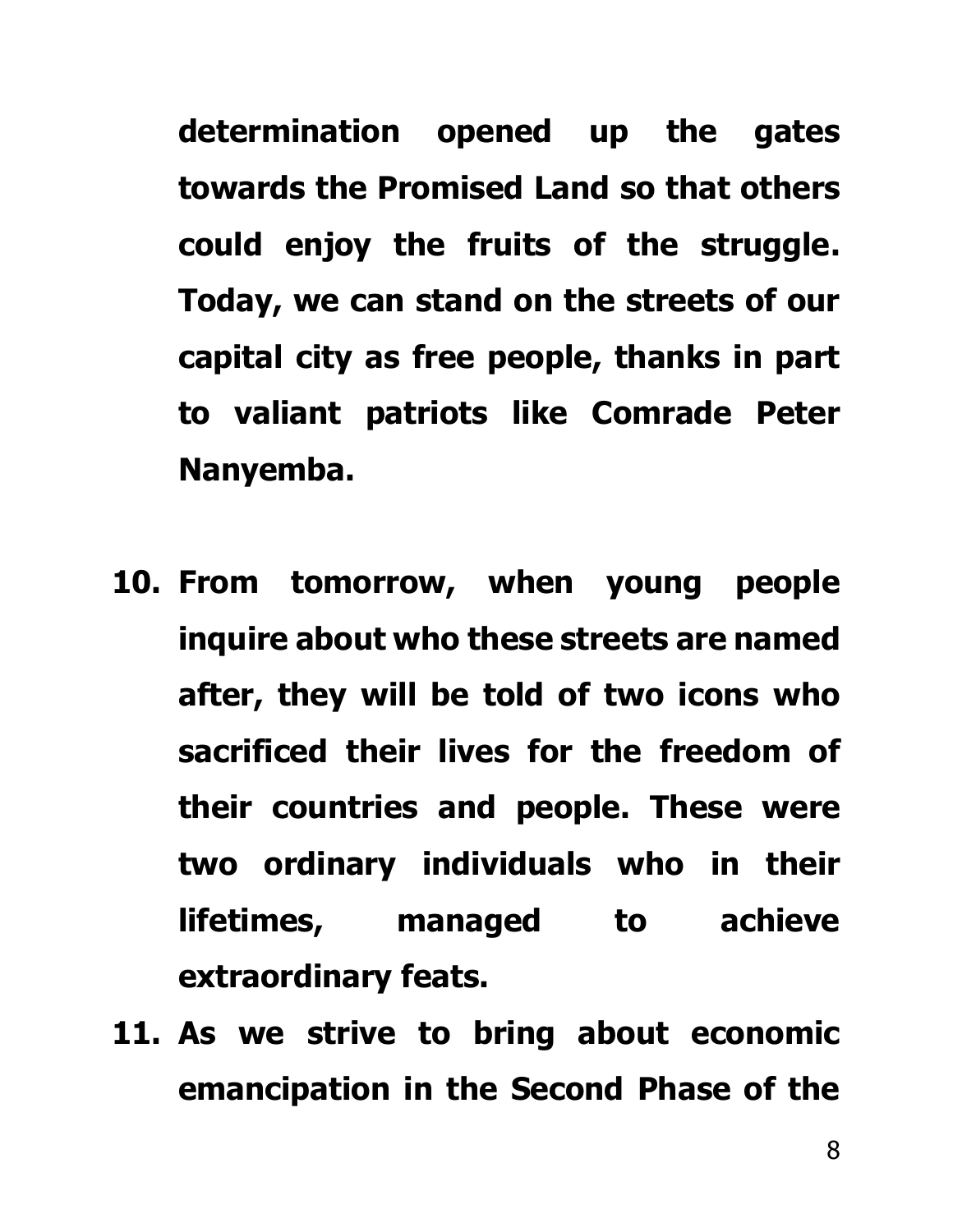**Struggle, we ask for the same steadfastness from our young leaders who must walk in the footsteps of these esteemed patriots in order to lead Namibia and South Africa towards prosperity.**

**Ladies and gentlemen,**

**12. Throughout their lives, Comrades Madikizela-Mandela and Nanyemba demonstrated the highest measure of patriotism and selflessness. We honour them for their service to their people. We honour them for their innate bravery and unflinching determination. We honour them for their admirable legacy which has cemented their status as national and African heroes.**